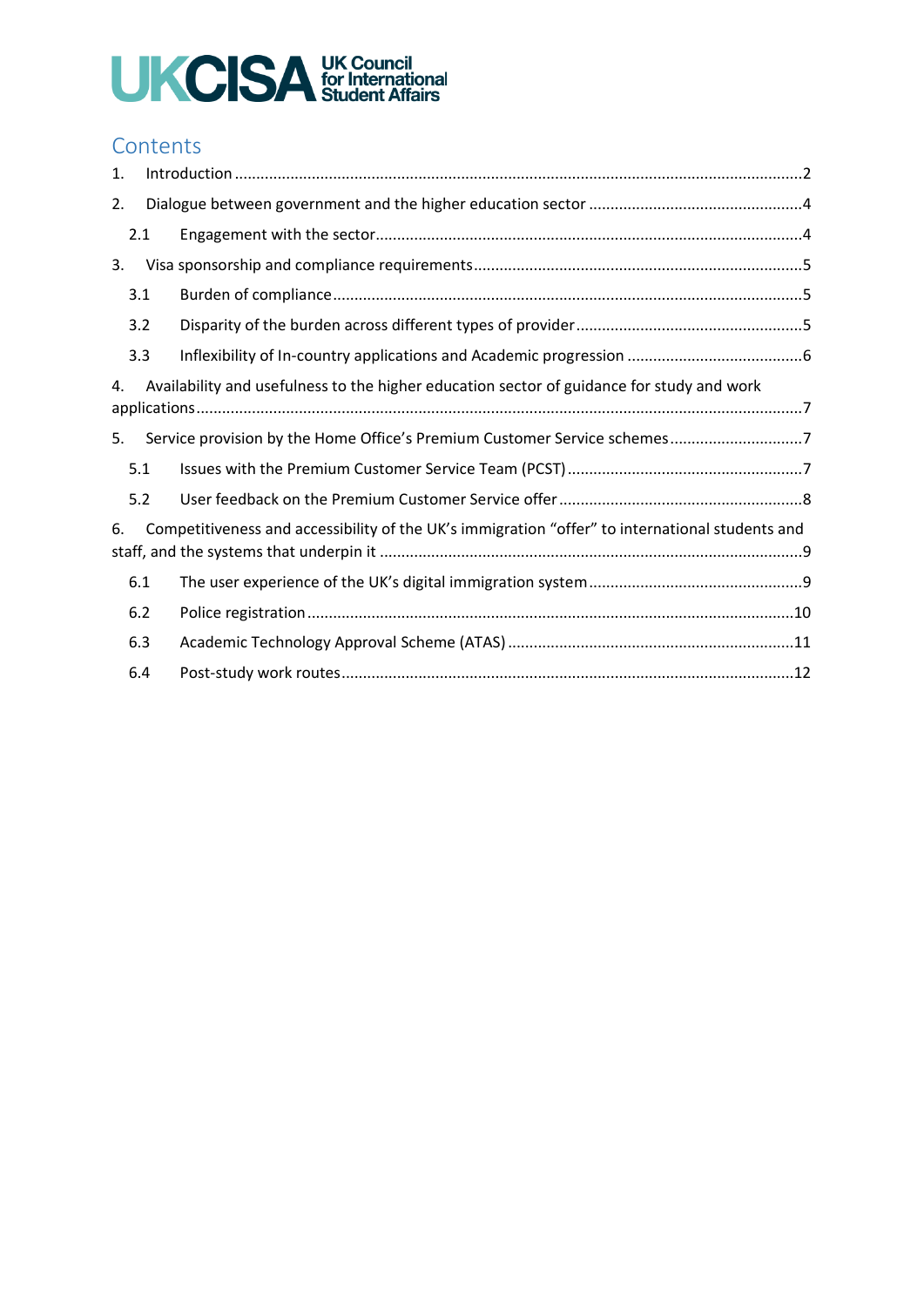# **UKCISA UK Council**

# 1. Introduction

The UK Council for International Student Affairs (UKCISA) is the UK's national advisory body supporting international students and those who work with them.

Since its foundation in 1968, UKCISA has established its reputation as the essential membership body for organisations working with international students in UK higher education (HE), and a consistent and trusted source of information for international students.

Our vision is that every international student who comes to the UK has a positive experience and is able to tell friends and families that the UK is a welcoming place to study and live. Our mission is to inform, advise and support international students and the institutions, students' unions and organisations who work with them.

UKCISA plays an essential role in providing independent advice, guidance and information for current and prospective international students and their families, and for sector practitioners supporting international students. Our comprehensive guidance covers the international student experience throughout the whole student lifecycle, from preparation and arrival (including guidance on immigration, student finance and tuition fee status), to employment post-graduation - as well as living and studying in the UK. This gives us a unique perspective on the immigration system and its interrelationship with UK higher education.

UKCISA's members include all UK public universities as well as private HE providers, Students' Unions, internationally active Further Education (FE) colleges and independent schools that provide a route to UK HE. Its membership also comprises corporate organisations that support HE recruitment - such as immigration law firms, pathway providers and education agents - and sector organisations including the Association of Commonwealth Universities (which administers UK government scholarships for international students), British Council, English UK, GuildHE, Independent HE, National Union of Students (NUS), Universities UK (UUK) and UCAS.

Our expert staff have extensive knowledge of policy and legislation related to international students, with decades of experience in sector bodies, education providers, immigration law and the charity sector. They monitor and analyse legislation and regulations and ensure our highly trusted advice and guidance for students and education providers is up to date.

UKCISA is regulated by the Office of the Immigration Services Commissioner (OISC) for the provision of immigration advice to International Students, ensuring high-quality advice, guidance, and information direct to current and prospective international students.

Our highly respected training programme empowers higher education staff to advise and support international students in their own institution by enhancing their knowledge of all aspects of the international student experience, but with a strong focus on immigration.

Our extensive member network gives us access to expert practitioners across UK higher education, as well as specialist advisers experienced in delivering advice to students and training to education organisations, enabling us to share good practice to maintain the highest standards of international student support in UK education, and provide intelligence on issues facing international students.

We are a trusted government stakeholder, funded by the Department for Education and the Scottish Government to support the higher education sector and its students in England and Scotland.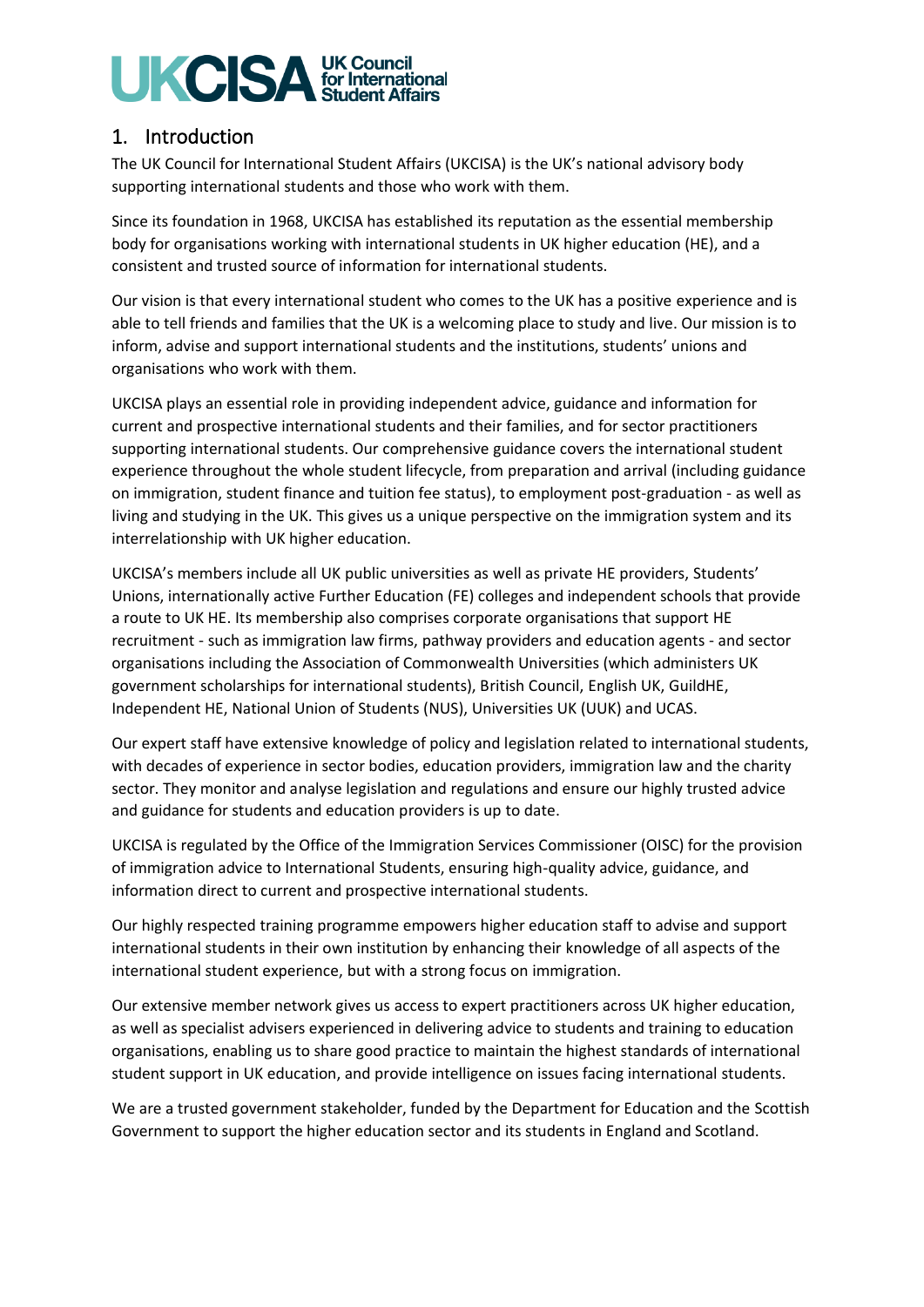# **UK Council<br>for International<br>Student Affairs UKCISA**

We are a member of the Home Office's Education Advisory Group (EAG) and UKVI Education Stakeholders Group. We are also represented on the Home Office's Simplification of the Immigration Rules Committee (SORT). These forums enable us to maintain a close dialogue with governments and members across the UK to bring together diverse perspectives to advise on policy and legislation.

UKCISA is actively involved in supporting the delivery of the International Education Strategy (IES), specifically in support of its ambitions to enhance the international student experience – in line with our organisation's vision. UKCISA is explicitly referenced in Actions 5 and 6 of the IES, working with the Office for Students to understand what works in terms of the international student experience, and – through our International Student Employability Group (ISEG) – enhancing the sector's understanding and evidence base on international graduate outcomes.

UKCISA welcomes the decision by the Independent Chief Inspector of Borders and Immigration to conduct an inspection of the relationship between the immigration system and the higher education sector. The following paper outlines relevant intelligence from UKCISA's work to support its higher education members to inform ICIBI in this inspection, and contribute to the wider evidence to inform policy at government and institutional level. It also reemphasizes relevant recommendations from UKCISA's July 2020 [position paper](https://www.ukcisa.org.uk/Research--Policy/Policy-and-lobbying/Delivering-a-world-class-international-student-experience) – which called for government to ensure the new immigration system delivers an improved 'customer journey' for international students.

It provides feedback under the following themes:

- a. Dialogue between government and the higher education sector
- b. Visa sponsorship and compliance requirements
- c. Availability and usefulness to the higher education sector of guidance for study and work applications
- d. Service provision by the Home Office's Premium Customer Service schemes
- e. Competitiveness and accessibility of the UK's immigration "offer" to international students and staff, and the systems that underpin it.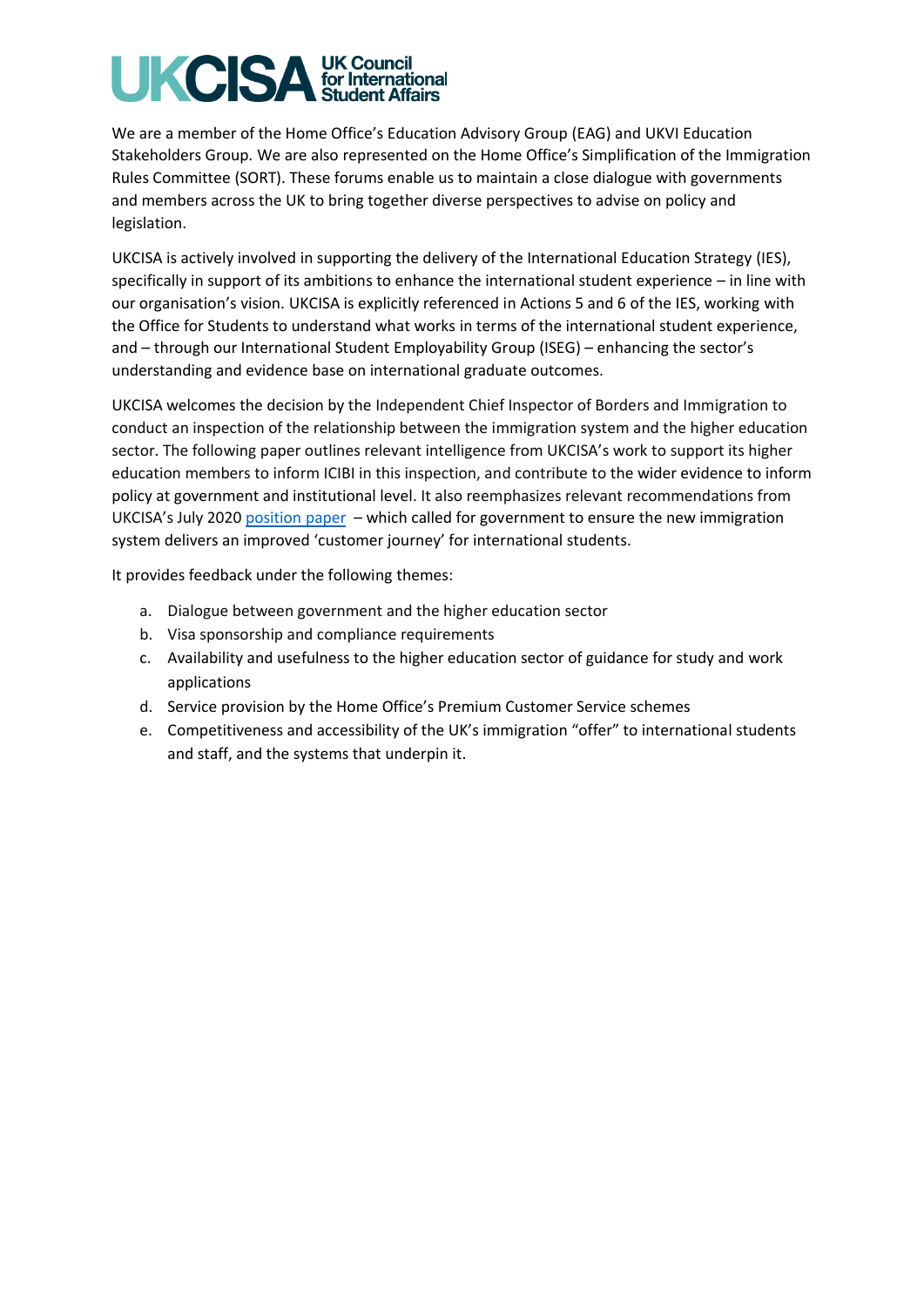# **UKCISA UK Council**

# 2. Dialogue between government and the higher education sector

# **2.1 Engagement with the sector**

The Home Office has put in place structures for regular engagement with higher education stakeholders on matters related to the immigration of students and staff. This engagement is principally with the relevant Home Office policy teams but communication mechanisms have also been established with the operational teams across UK Visas and Immigration (UKVI). Additional engagement points are created in response to the external context, for example:

- the Home Office introducing a range of concessions and flexibilities in the visa and immigration system to minimise the impact of Covid-19 on continuing and prospective students, and on the higher education sector in general.
- UKVI instigating weekly meetings during the peak periods of student immigration.
- most recently, in response to the emerging crisis in Afghanistan to identify flexibilities for those applying for visas in exceptional circumstances.

These structures broadly work well, and our members benefit from the regular dialogue UKCISA maintains with officials. The current level of engagement is higher than we have sometimes experienced in the past, and this is welcome and should be maintained to the benefit of the higher education sector.

However, it is important to ensure that this engagement is reciprocal. The Home Office should ensure that all meetings and forums provide an opportunity for the sector to raise its queries and concerns, and to understand how these are acted upon.

The following examples describe what works well in terms of engagement, and what could be improved further.

# *Example 1 - Education Advisory Group*

*The Home Office Education Advisory Group (EAG) meets monthly to present updates on policy related to the education sector.* 

*This group provided a forum for The Home Office and UKVI colleagues to engage actively with the sector as the Coronavirus pandemic evolved, and for the sector to highlight the emerging challenges and considerations.* 

*In summer 2021, it sought feedback from members on how these meetings might be improved, and UKCISA submitted the following recommendations to enhance engagement with the EAG members:*

- *Sector organisations should be invited to suggest agenda items in advance of each meeting, to ensure that the agenda includes items that government want to engage on, as well as emerging issues that are of relevance to EAG members.*
- *The Secretariat should circulate items that require feedback from EAG members at least 2 weeks in advance of the meeting, to enable sector organisations to gather intelligence from their constituencies as required.*
- *Each meeting of the EAG should include representatives from relevant policy teams across the Home Office and UKVI, to reduce the number of queries that need to be referred to policy teams who are not in attendance.*
- *That queries raised in the meetings that require further consideration or referral to another policy or operational team a) are followed up promptly, and b) that responses are circulated by email to the whole EAG after the meeting, as well as the member organisation that raised the query.*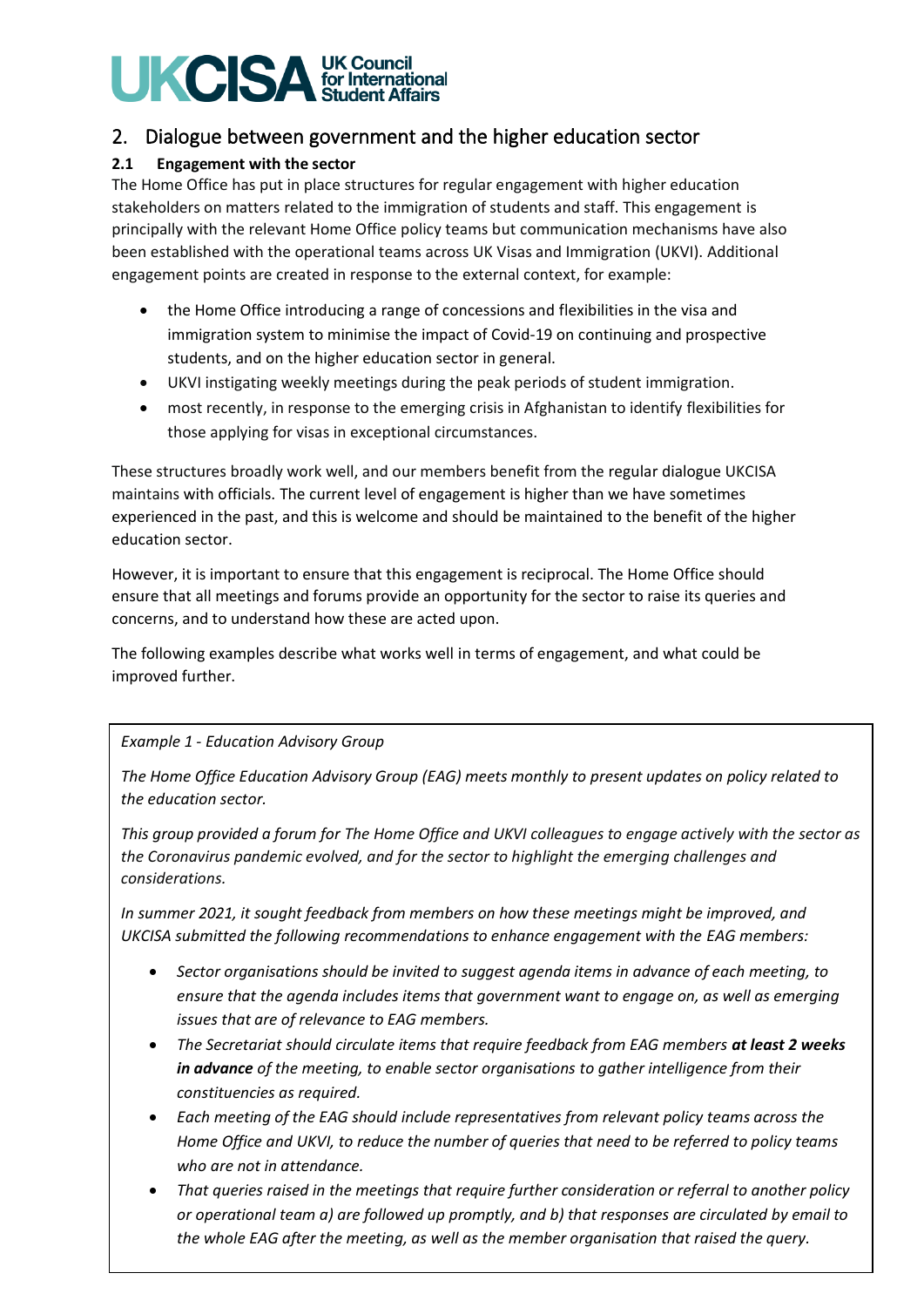

*Example 2 – Engaging with the sector to shape the Graduate Immigration Route*

*UKCISA convened sector round tables on the technical development of the Graduate Immigration Route, which were widely attended by colleagues from the Home Office and UKVI, to inform development of the application system. Sector feedback in this forum quickly identified that there was insufficient lead-in time for institutions to implement the system requirements to enable effective integration and automation of reporting between institutions' and the visa application systems. The forums highlighted the need for essential, temporary, workarounds that did not create undue burden on institutions to be put in place for the launch of the Route while providers undertook the necessary system work.*

*UKCISA also had regular dialogue with Home Office colleagues around the Graduate Route rules and guidance, providing direct feedback via the SORT committee, and in meetings with colleagues from the Student Migration Policy team. Home Office responded to this engagement with changes to the Graduate Route guidance, improving its clarity for sponsors. It engaged with UKCISA and its ISEG as we advocated for the inclusion of self-employment in the Graduate Route, and as a consequence, the ability to work on a self-employed basis was included in the Route as it launched.*

# 3. Visa sponsorship and compliance requirements

# **3.1 Burden of compliance**

There is a conflict between the responsibility placed on providers by government to implement immigration policy, and the trust placed in providers to do this.

Student engagement and attendance monitoring requirements should place the requisite trust in sponsors, to allow for diversity across courses, levels of study and individual circumstances.

UKCISA calls for the compliance burden on providers to be reduced, to better reflect the extensive knowledge and experience in immigration compliance that the sector has developed, and to maximise participation in international recruitment. This has become increasingly important since the International Education Strategy has set ambitious recruitment targets for the UK.

The Home Office must continue to invest in technology to improve the Sponsor Management System, in consultation with sponsors, to ease the administrative burden of compliance on all institutions and utilise new methods of recording and navigating data, particularly in light of the new immigration routes that have been introduced.

## **3.2 Disparity of the burden across different types of provider**

The new points-based system was introduced with the intention to make sponsor reporting requirements more proportionate and transparent, but a significant burden remains for sponsors, particularly smaller higher education providers. Providers with small numbers of international students are vulnerable to the 10% cap on visa refusals, as this can mean that a relatively small number of refusals could trigger penalties, impacting on their international recruitment.

Furthermore, the system for annual CAS allocations should be reviewed to allow institutions to fully implement their recruitment strategies and achieve their targets.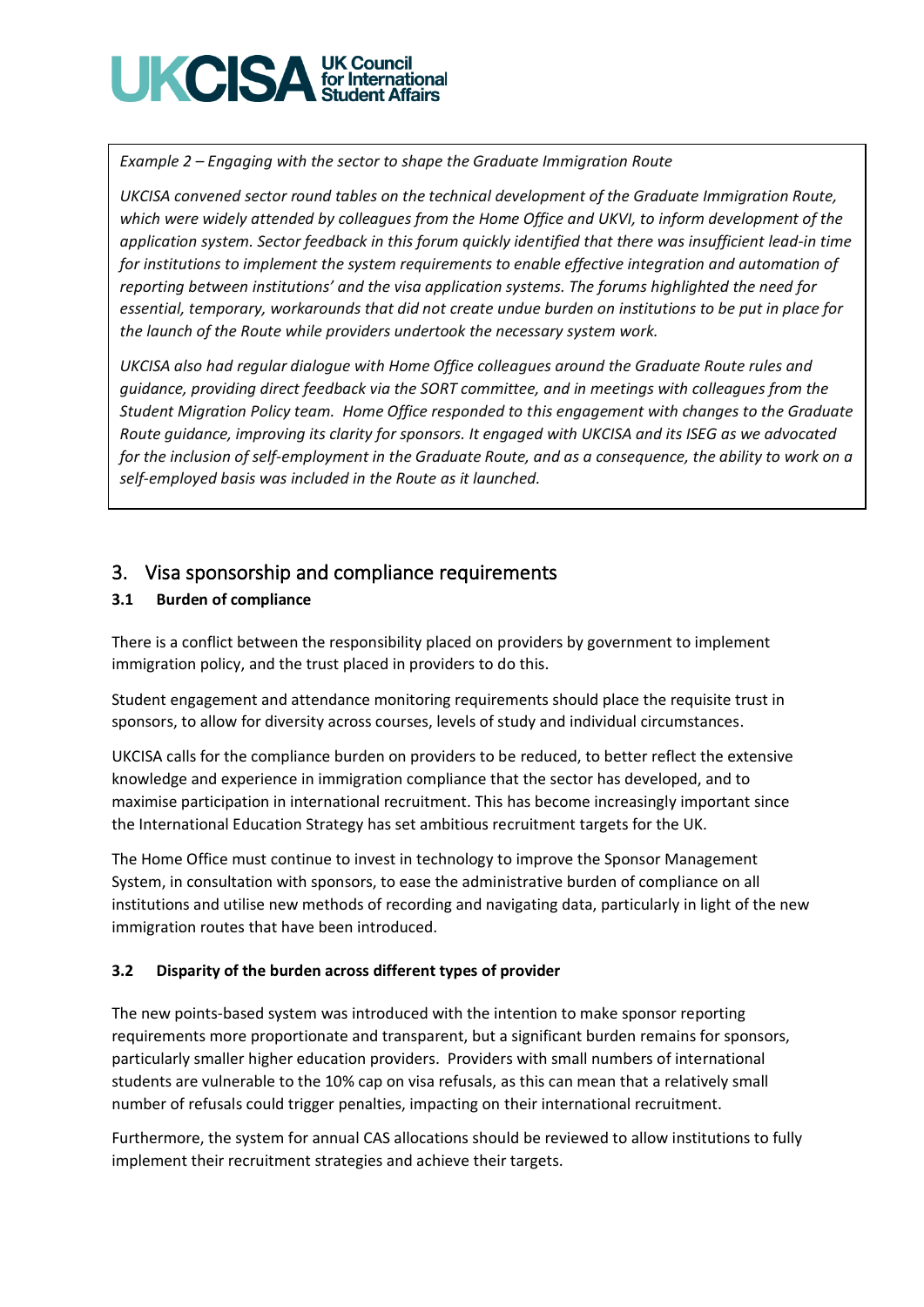# **UK Council<br>for International<br>Student Affairs** UKCIS

Institutions face another significant challenge in implementing policy where immigration policies discriminate eg on the grounds of nationality, sponsor type, type and level of course. Sponsors whose students face greater barriers on the grounds of nationality - eg increased likelihood of undergoing credibility interviews and receiving refusals on subjective grounds - are less likely to continue recruiting from the countries or regions concerned, regardless of the academic ability of individual students.

Students with a partner and/or children are restricted largely to studying postgraduate courses sponsored by a Higher Education Provider with a Track Record or must be separated from their family while studying.

UKCISA continues to call for government to remove credibility interviews, apart from in clearly defined exceptional circumstances, and issue guidance to increase transparency and accountability in the decision-making process in such circumstances.

## **3.3 Inflexibility of In-country applications and Academic progression**

To ensure the most competitive offer, **in-country applications** should be made possible for all course changes and transition to work or further study, regardless of level of education.

Despite the many flexibilities introduced during the pandemic, it remains that most students who have not finished their current course are unable to change course without leaving the UK to apply for new permission. Furthermore, students sponsored by a Higher Education Provider without a Track Record of compliance and students on courses below degree level sponsored by a Higher Education Provider with a Track Record (HEP+TR) cannot change course in the UK.

Undergraduates sponsored by a HEP+TR must be able to complete the new course within their current permission.

Postgraduates sponsored by an HEP+TR can change course but usually have to leave the UK because of **academic progress requirements** if they need to apply for extra permission. Academic progress can prevent in-country applications for those who have passed their current course.

Work routes seem more accessible, though government should enable Students to switch in the UK into Temporary Work routes including Creative Worker and Charity Worker. Switching into a Government Authorised Exchange visa (GAE) is open only to those sponsored by an HEP+TR or an overseas HEI who have a degree.

Academic progression requirements in general should be removed, recognising that they do not adequately account for diverse individual circumstances. Sponsors are best placed to know if students are on a genuine (if not always linear) academic journey and should not be constrained by inflexible rules on academic progression.

Academic progression requirements are also not supportive of students who need extra time to complete their studies, eg disabled students.

A recent Free Movement [article](https://bit.ly/3087YA0) by Nichola Carter provides an excellent illustration of the burden of compliance that our members experience.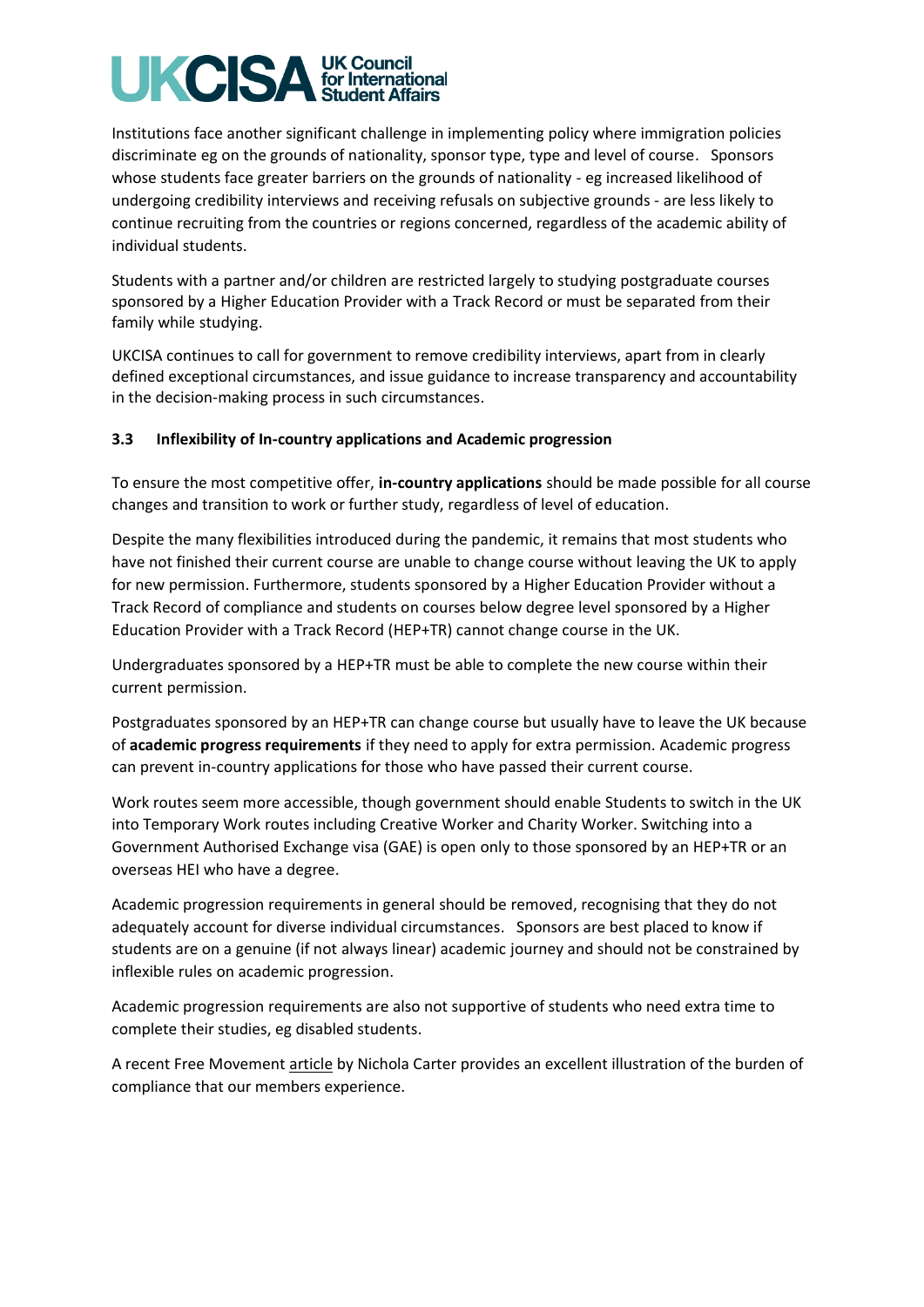# **UK Council<br>for International<br>Student Affairs UKCISA**

# 4. Availability and usefulness to the higher education sector of guidance for study and work applications

It is essential that government takes steps to ensure that any guidance is published before new Rules come into force to give sponsors time to prepare and fully understand any implementation requirements. We urge government to **facilitate SORT's implementation of the Law Commission's recommendations** in this regard.

Government needs to also take great care to ensure that guidance in different locations is not contradictory, and that any updates required are implemented promptly and across all locations.

*Example 3 – incorrect and inconsistent information on Short-term students*

*The short-term student route was replaced on 1 December 2020 with the short-term student (English language) route, introducing a right to an administrative review (for refused applications under this new route). This was made clear in Appendix Short-term student (the Rules on short-term students) and Appendix AR (the Rules on administrative review). However, as the caseworker guidance on Administrative Review hadn't been updated and the caseworker guidance on short-term students didn't mention the right to an administrative review, it was not clear that students could rely on this. More concerning was the fact that the gov.uk webpages on Administrative Review expressly stated that students who were refused permission under the short-term student could not apply for an administrative review. UKCISA asked that this be rectified, and received no response.*

*A Statement of Changes in April 2021 removed the right to an Administrative Review from the Short-term student Rules. The Explanatory Memorandum which accompanied this Statement said that its inclusion in the route in December 2020 had been an error. However, no corresponding changes were made to the Administrative Review Rules.*

*In October 2021 the Statement of Changes re-introduced the right to an Administrative Review to Appendix Short-term student. There was no explanation, but the Rules are now aligned and it is clear in the Rules that short-term student refusals include the right to an Administrative Review. However, this is not yet reflected in any of the guidance documents (although the Home Office Student Migration Policy team have agreed to include it in the next update of the short-term student guidance). Even more concerning is that the public facing gov.uk webpages continue to state that refusals of short-term student permissions do not attract the right to an administrative review:*

*The impact of this unclear legal and policy position, exacerbated by the lack of guidance and the fact that different policy teams have ownership of different aspects of the policy on this, has meant that those who have had a route to challenge a refusal of short-term student permission have likely not known of this for nearly a year.*

# 5. Service provision by the Home Office's Premium Customer Service schemes

# **5.1 Issues with the Premium Customer Service Team (PCST)**

UKCISA and our members have noted numerous issues related to the Home Office's Premium Customer Service.

Firstly, there is the inappropriate use of the service as a means of communicating amendments to sponsor guidance. While this service is used by many higher education sponsors, there are also many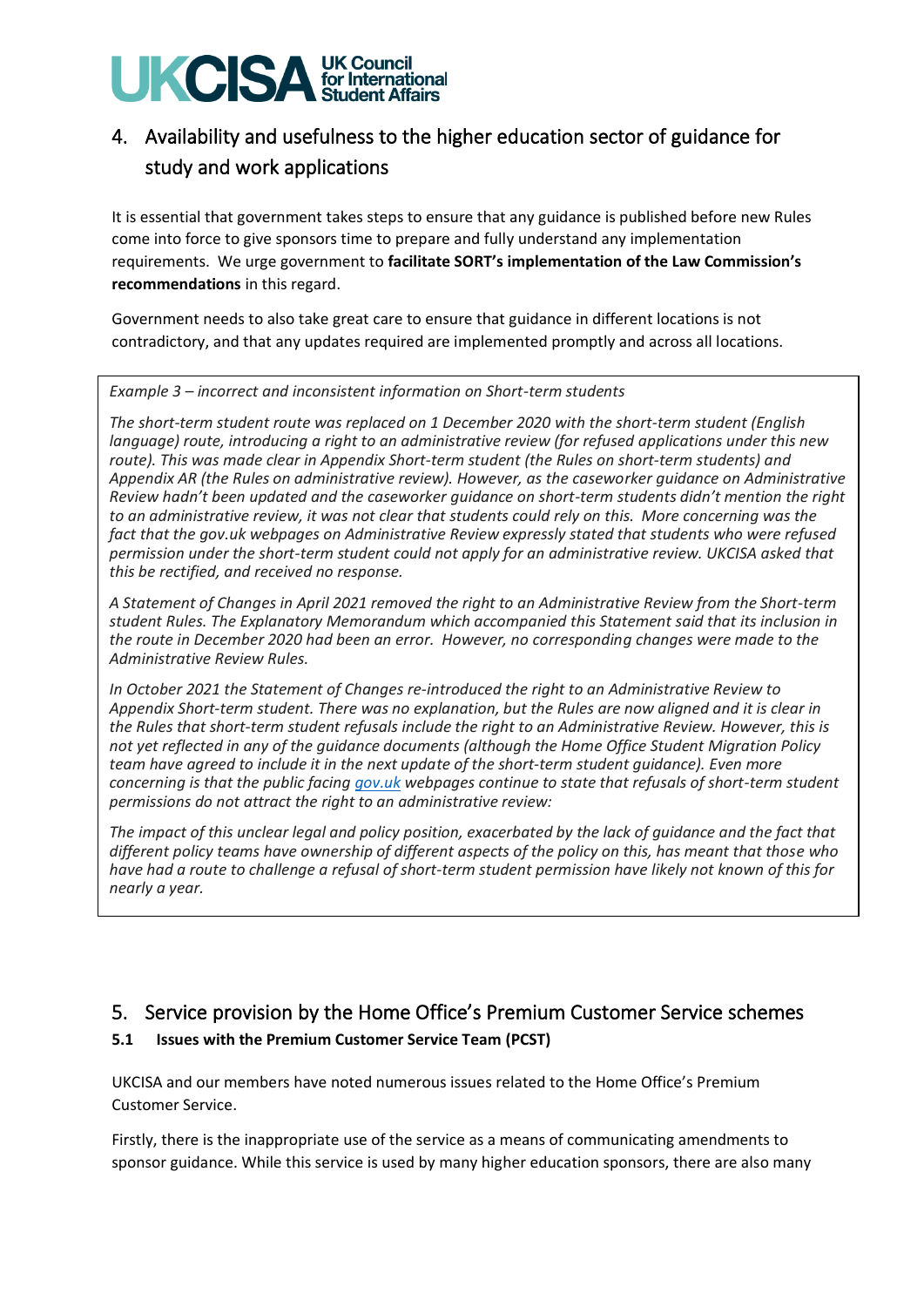#### **UK Council** UKCIS for International **Student Affairs**

who do not subscribe to the service. This creates **a two-tier system, and consequently some important challenges for the higher education sector and international students**.

During 2021, essential updates to guidance were issued to advisors on the PCST but not replicated in the guidance to all sponsors. This created a disparity in terms of knowledge and understanding which discriminates students and sponsors in institutions who do not subscribe to this service.

The Home Office must **communicate policy clearly and quickly via publicly available formats (for example, caseworker guidance or on gov.uk), to enable all sponsors to access information on amendments contemporaneously**. Using PCST as a guidance service presents significant risks, and disadvantages many key stakeholders - including applicants/students themselves – who do not have access to information issued in this way.

There are significant **issues with the quality of service provided to subscribers**. The service has been priced consistently since July 2013, despite the likely rise in delivery costs during this time period. There is no available information on how Home Office quality assures the advice provided, and a lack of clarity across UKCISA's membership about the level of service they should expect.

The role of the Premium Account Manager (PAM) is poorly defined, which at best leads to confusion over which areas they should be advising on, and at worst delivers inconsistent and contradictory advice from different Premium Customer Service advisers.

UKCISA receives several calls each month to its members' advice line, and monitors several discussions on its members forum, about inconsistent advice provided or about advice provided that is not verifiable in published guidance. This presents a significant risk to the trust that applicants place in the system, and those who advise them.

*Example 4 – inconsistent advice on late EUSS applicants from PCST*

*The ministerial statement of 6 August 2021 confirmed the status (in line with the Withdrawal Agreement between the UK and the EU) of those who make late applications under the EU Settlement Scheme. As there was no UK legislation or further guidance to support this, students who were seeking entry from this time (for the start of their studies) were asking their institutions about: (a) entry to the UK and (b) the right to study.* 

*A lack of published policy/law or insufficient clarity on policy led Student sponsors to turn to the PCST for guidance. This resulted in inconsistent, conflicting and often incorrect interpretations on policy points or incorrect advice. It was reported to UKCISA that the PCST offered varying responses to these questions, for example, that students who entered while they had pending late applications during this time would be entering as visitors, or they were not allowed to study.*

*The Home Office Student Migration Policy team produced a welcome update to the sponsor guidance and a letter which outlined the rights of entry for those with pending applications in early October.*

## **5.2 User feedback on the Premium Customer Service offer**

UKCISA's Immigration Compliance Network has worked with the Academic Registrars Council to seek feedback from member institutions about their experience with the Home Office's Premium Customer Service schemes. The most common priority expressed by respondents was for prompt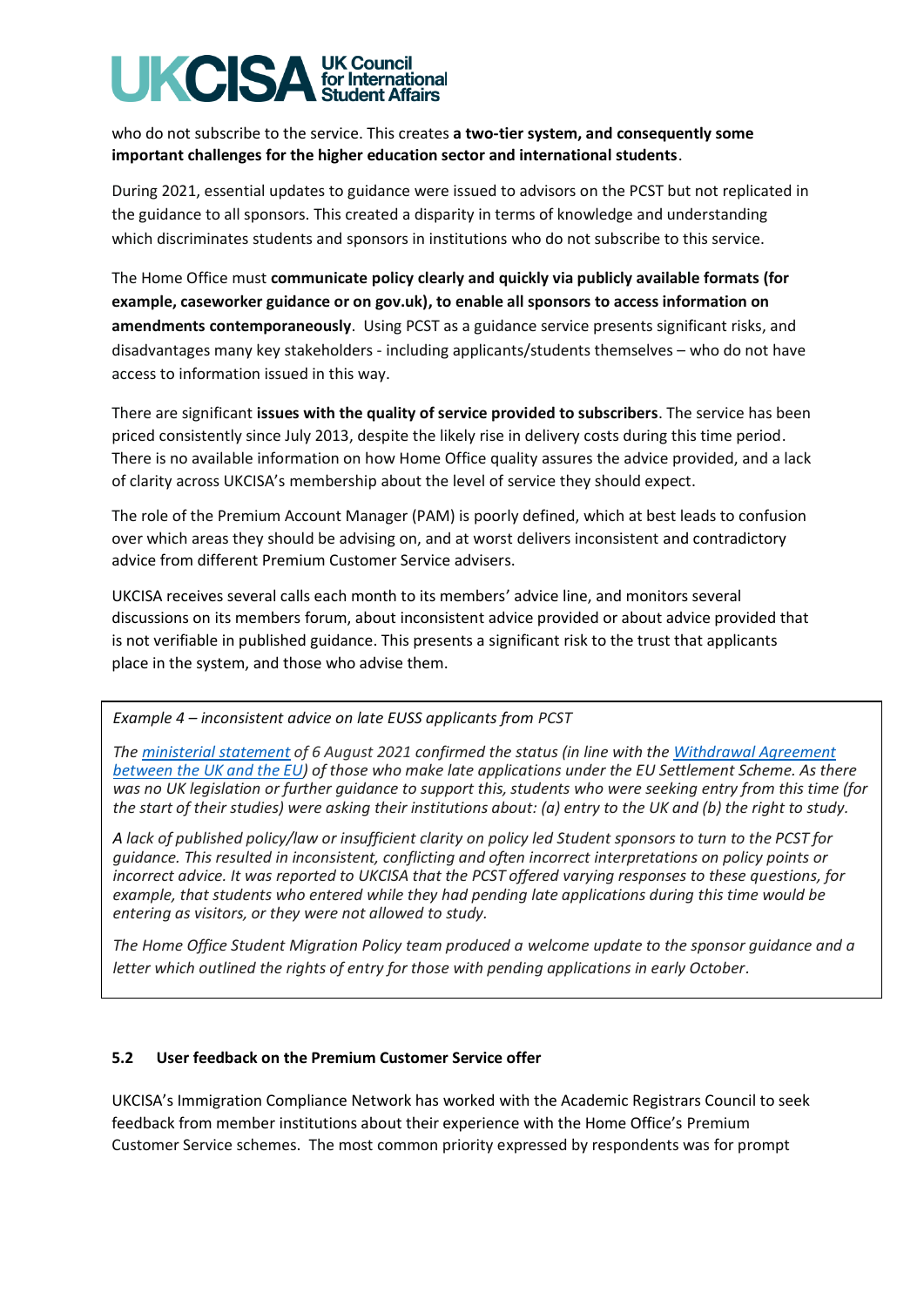# **UK Council**<br>for International **UKCISA udent Affairs**

and clear responses regarding policy interpretation. This was highlighted as the most common priority for improvement. In addition, this reports

- 63% of respondents believe that the service does *not* represent good value for money
- 21% were clear about the range of services that they are being asked to pay for, with 70% being only somewhat clear
- 100% of respondents believe that the service should include checking and interpreting policy, but only 4% were confident that they received robust and clear responses to questions about policy. Most (65%) felt that they only sometimes received clear responses to policy questions.
- 65% fed back they were not satisfied with the methods in place to contact their Account Manager. (Staff contact via an Account Management Portal. It is difficult to reach PCST by phone and most staff would value account managers being more accessible.)
- 62% said they always or usually receive a response to enquiries within the 5 day service standard

# 6. Competitiveness and accessibility of the UK's immigration "offer" to international students and staff, and the systems that underpin it

# **6.1 The user experience of the UK's digital immigration system**

The Student Immigration Route is intended to provide a more transparent and streamlined route for students to study in the UK. However, there is much that still needs to be done to **minimise the differential treatment of international students** in higher education.

Much of the current UK 'competitive offer' to international students and sponsors is reliant on technological advances and efficiencies to deliver a streamlined system, easy for all users to navigate. The Home Office has also moved to digital-only status for applicants, the success of which depends on the system functioning without issues.

There are several critical areas where the systems do not support this streamlined, accessible, customer journey.

UKCISA members and their students consistently report **significant issues with technology** related to the immigration process, including:

- BRPs issued with errors that are not the fault of the applicant.
- Issues and delays with BRP production, causing stress and anxiety for applicants
- Errors in digital status
- Delays to information updates in the system, which makes it unclear to an employer or student sponsor whether the applicant has permission.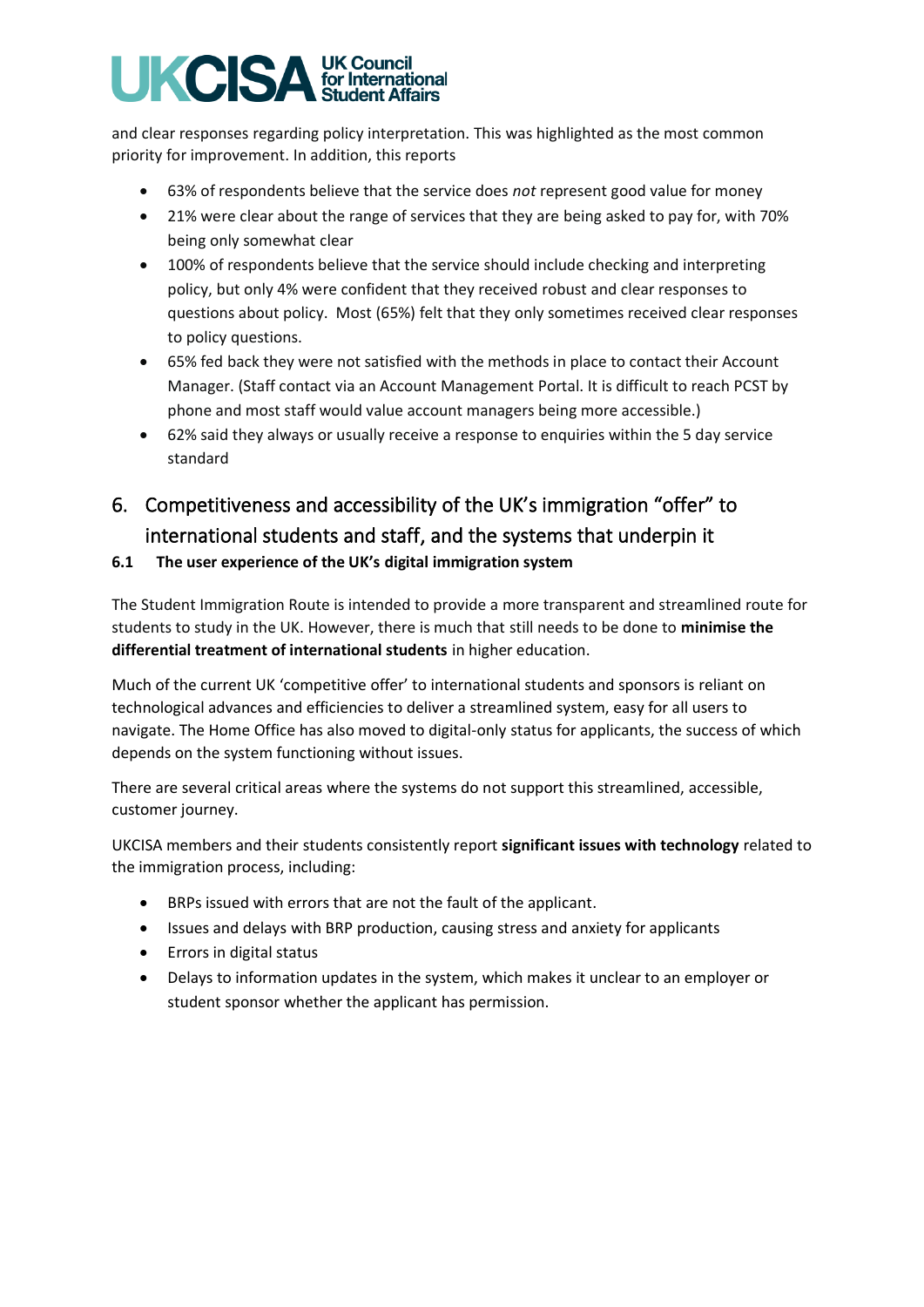# **UK Council**<br>for International **UKCIS** udent Affairs

These issues are compounded by the requirement to pay for an Administrative Review (AR) or access a premium telephone line to correct any errors, including those that are the fault of the system not the applicant. This leads to a **very poor customer experience, and undermines the UK offer to international students and their sponsors**.

It is essential that the **Home Office ensures that the systems it deploys to deliver the immigration system for users (customers) are invested in and improved** to ensure that the system is easy to navigate. As yet, the commitment to a more streamlined and easy-to-use system is hampered by the technology that underpins it.

## **6.2 Police registration**

The outdated **requirement for students to register with the police is not fit for purpose**. For many years now, appointments have been insufficient in large population centres, and students have been unable to meet the requirement. This requires elaborate, time-consuming and costly workarounds that are stressful for students. It does not reflect the extensive compliance processes that institutions conduct for international students, and the list of nationals who require registration has not been updated for many years. The process significantly undermines students' perceptions of the UK as a welcoming destination.

The aforementioned backlog of appointments in major centres has now reached an unprecedented peak. At the time of submission, the next available appointments in London are in late 2022 – by which point many of the students waiting for the appointment will have completed their course. In the meantime, the sponsoring institution and UKVI holds up-to-date information for visa compliance purposes.

Government and its agencies have made significant advances in technology since the introduction of police registration. The Department for Work and Pensions (DWP) and the National Health Service, for example, now have automatic access to data related to changes of name and address. All other information gathered by police registration is also collected by UKVI. Police registration is therefore an unwieldy and unnecessary duplication, which is costly to the authorities and sponsors.

As a process, police registration was suspended during the pandemic restrictions with no impact on compliance. The Home Office should **urgently review the police registration policy with a view to rendering it obsolete and instead enabling the law enforcement authorities to access relevant data from other systems**.

*Example 5: Issues with the production and distribution of Biometric Residence Permits (BRPs)*

*BRPs are issued to international students and staff (customers) in UK higher education, and required as evidence to open bank accounts, rent accommodation and other processes where proof of immigration status is required.*

*During the peak enrolment period for the 2021/22 academic year, the IT system that produces BRPs experienced a series of outages and technical issues, which led to extensive delays in producing and distributing BRPs and high levels of stress for applicants. Many BRPs were issued with errors including the*  wrong start or finish date, requiring the customer to apply for a replacement. As well incurring additional *cost, these replacement BRPs were then also held up by the same delays to the system and the delivery network.*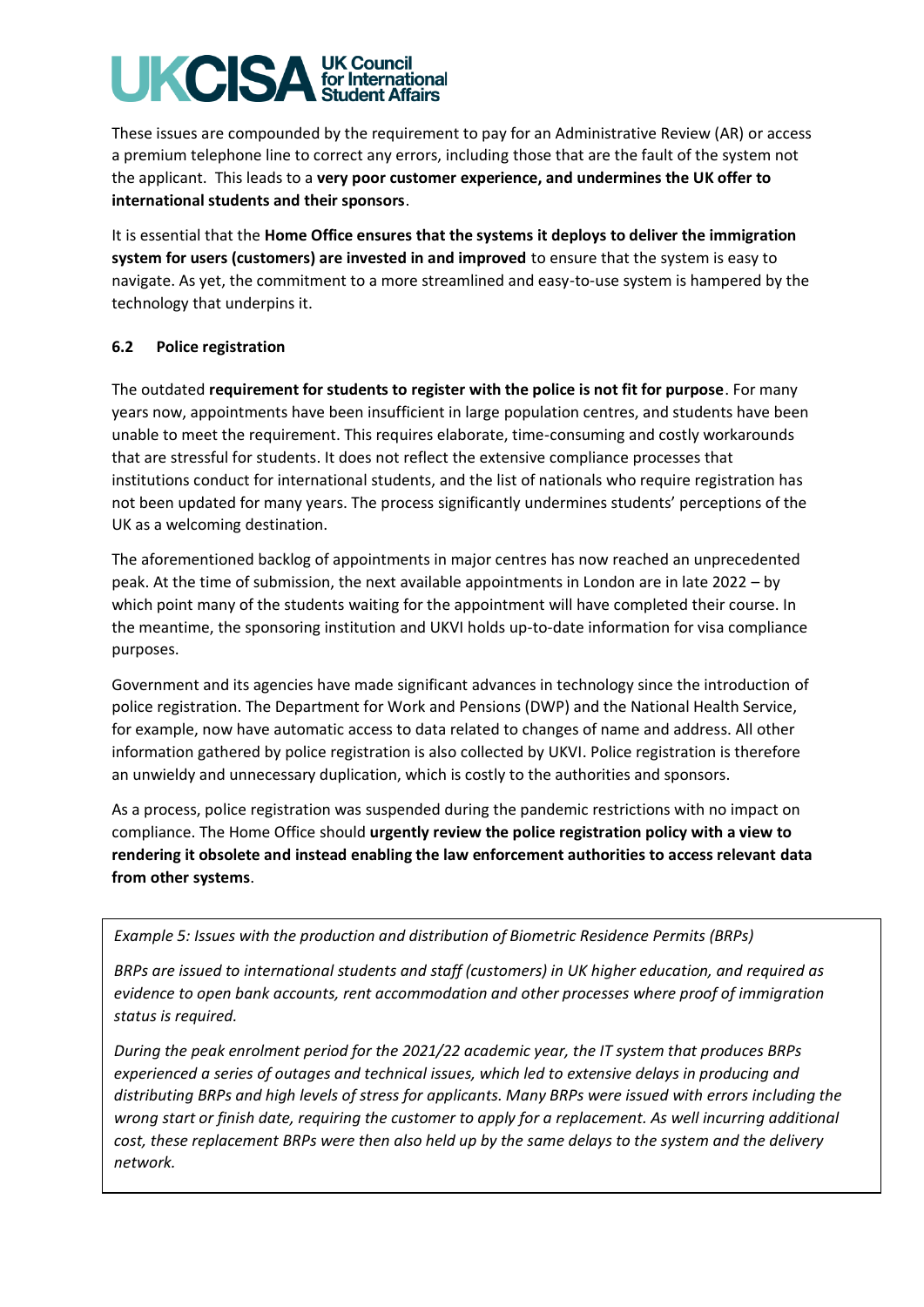#### **UKCIS UK Council** for International tudent Affairs

## **6.3 Academic Technology Approval Scheme (ATAS)**

The ATAS process is now under more demand than ever before, as the number of applications increase due to the expanded requirements of the Scheme, and as EU nationals now fall under the immigration rules and therefore the ATAS requirements.

ATAS has experienced significant delays to processing times over 2021, as the programme is extended and more staff and students are subject to review. In addition, the numbers increased as applicants who had deferred their studies due to the pandemic applied to study in 2021.

Government must **invest additional resource in the Academic Technology Approval Scheme (ATAS) process across the relevant Departments**, to maximise efficiency as the pressure on the scheme increases.

Government must also **provide clear communications to higher education institutions around the Academic Technology Approval Scheme (ATAS) process** to enable institutions to manage expectations around applications and minimise refusals and resulting reputational damage to the higher education sector.

# *Example 6 A Case Study: Experience of ATAS at Imperial College London*

## **ATAS Delays**

As a result of delays, in early September and one month prior to the start of the academic year, Imperial still had over 500 unresolved ATAS applications. This is 500 applicants who were unable to convert their offers of admission in time to enable them to apply for visas to commence their course of study. This resulted in significant distress for applicants, as well as problems for the institution which has quotas to meet in order for programmes to be viable. Many did manage to submit their application and join their courses but this was far from the welcome Imperial wishes to give to our new students.

Significant resource was dedicated to chasing applications with the ATAS processing team, and similarly the ATAS processing team were inundated with both applicants and institutions chasing late decisions. This also meant that other things, such as updating passport numbers in certificates were not being processed or were taking weeks, subsequently delaying the applicants ability to make a timely visa application to start their course. In the absence of any response or decision from ATAS this also led to applicants making multiple applications further adding the large numbers of applications.

## **ATAS Refusals**

Given the expansion of the scheme and the scrutiny of particular nationalities, there was always likely to be an increase in refusal decisions. Given that ATAS applications used to require an HEI unique identifier (student ID number) and that an ATAS application is needed for each institution/course, it is likely that the FCDO / MOD removing this for student applications has negatively impacted their processing. ATAS refusals have repeatedly been issued with only a name, not even a DOB or unique identifier and we have to follow up with FCDO for further details to match the record – a totally unnecessary burden on them and us. Citing GDPR as a reason for not providing any further information beyond a name for an ATAS refusal when they provide all details concerned where they approve the application seems bizarre.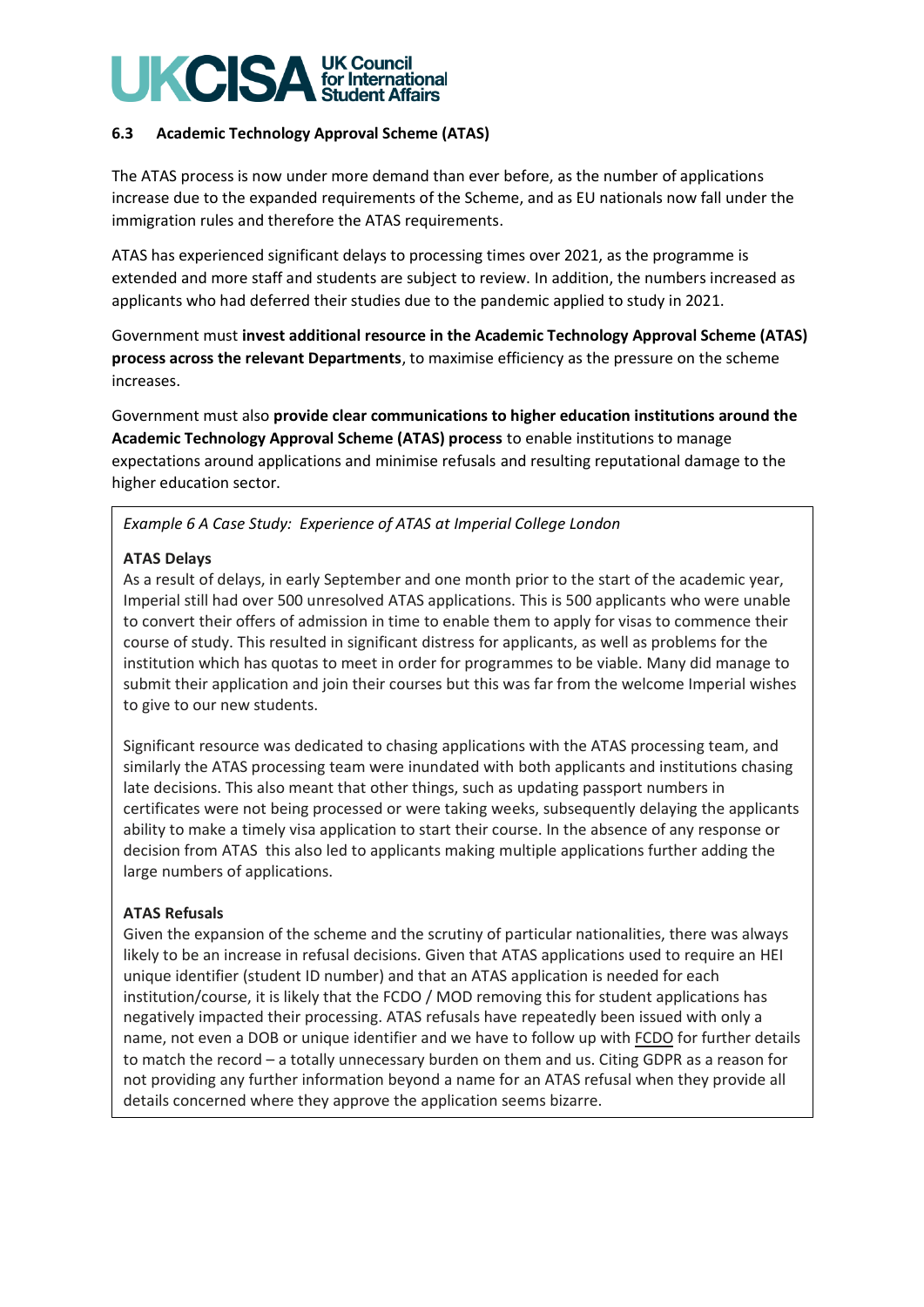# **UK Council<br>for International** UKCISA **Student Affairs**

## **Possible solutions**

- a. Better collaborative working practices with stakeholders could result in a more streamlined application process for applicants. The HE sector has a wealth of experience in working with international students / staff and assisting with ATAS applications. We see the same issues being raised time and time again – for example with academic referees, tracking, change of details etc. We can work together to negate the impact of some of these issues by amending the application form, providing better applicant information and guidance etc.
- b. More applicant data to be provided when the institution is sent information about a refusal a name alone is simply not useful and results in more information being sought from the ATAS processing team – diverting them from other tasks.
- c. A more trackable application system for applicants with built in reassurance that their submission is under consideration.
- d. Better communication with sector /institutional representatives. Institutions need to know if things are going wrong in a timely manner so that they can pass the information on to applicants / students. There is an appreciation that the ATAS scheme is a national security initiative (so there is some information we simply cannot be party to) and the sector fully supports the work of the FCDO / MOD in this area and it would be helpful to have better lines of communication with government to help institutions to support the scheme more effectively.
- e. Better communication with Home Office colleagues. The ATAS Scheme is directly linked to an applicant's ability to apply for a visa. The additional numbers in the surge this year had been anticipated by UKVI – this should have also been noted to colleagues in FCDO / MOD.

### **6.4 Post-study work routes**

The Graduate Immigration Route has been widely welcomed by the higher education sector as a return to a competitive post-study work offer for the UK. It is a key part of the UK's offer to international students, to help it achieve the ambitions of the International Education Strategy. It offers a flexible, unsponsored route to employment after completion of study for those on degreelevel courses – complementing the sponsored Skilled Worker route – with no minimum salary threshold and the flexibility to work on a self-employed basis. Graduates who have completed an eligible course at degree level are able to apply for the visa without a job offer.

As it is a new route, **more work needs to be done to raise awareness of the Route** and reduce barriers to take-up, ensuring the success of the Graduate Route for applicants and UK Government. Higher education stakeholders have developed a range of materials and offered advice and training on the new route, but UKCISA members report that there is still confusion among employers about the benefits of the Route, and how it situates with the Skilled Worker and other post-study routes.

Government should therefore **develop guidance for employers on recruiting graduates via the Graduate Route**, to enhance understanding. This should be a simple, short, reference guide that higher education institutions can share with employer networks through their careers departments, that sector organisations can refer to in communications and that graduates could signpost to employers as they apply for roles. Government-branded guidance provides much needed assurances for employers and applicants and can be widely disseminated by the higher education sector.

Most importantly, it is essential for the Home Office to **evaluate the cost implications of the Graduate Immigration Route for employers and applicants**. As well as ensuring that the pricing for the Graduate Immigration Route is competitive for graduates who have not yet secured a job role,